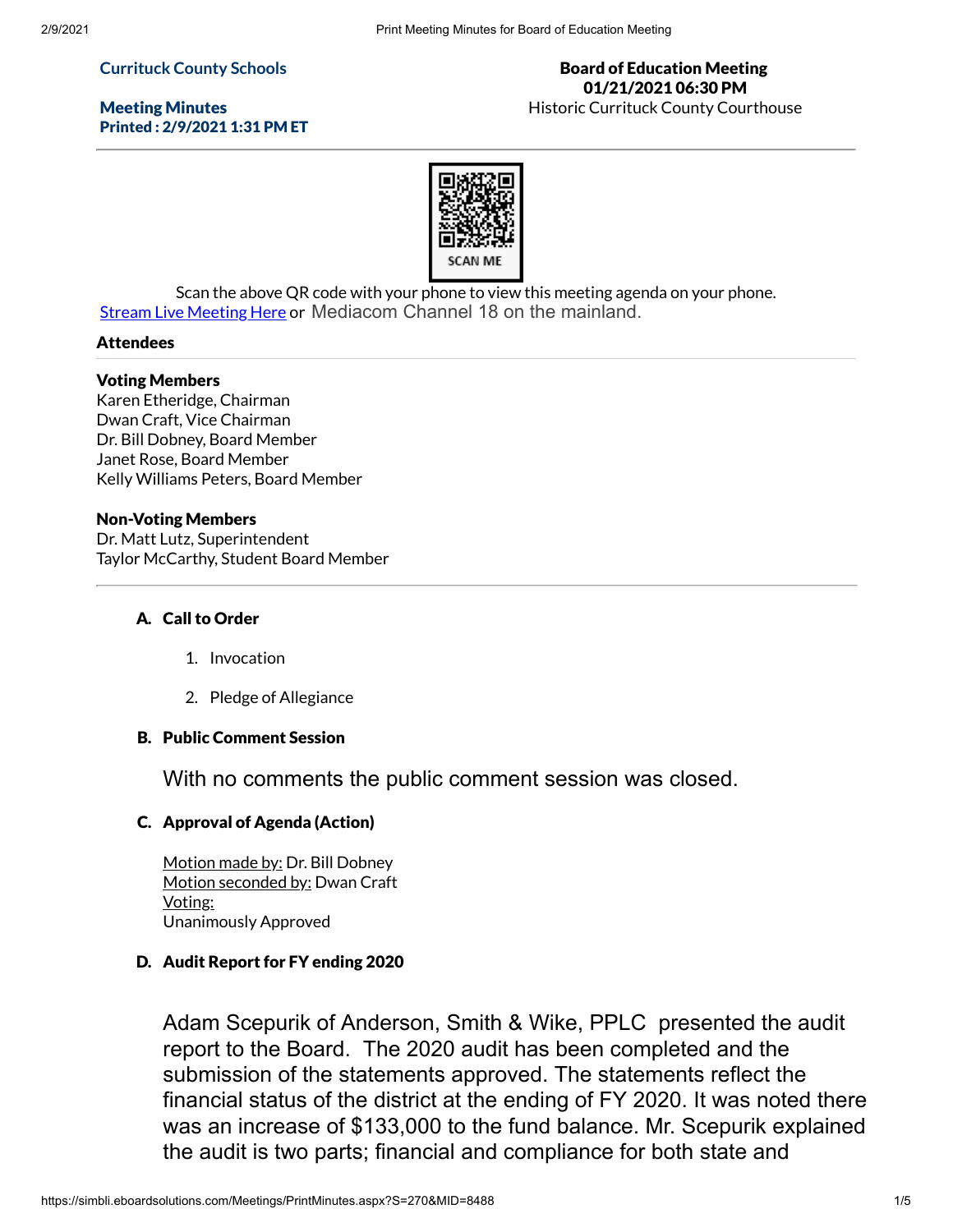federal. There were no material weaknesses other than one found regarding the completion of Time & Effort Reports for Title I pay.

He said the increase of the fund balance is in the right direction. However, 1.8% of the total revenue is ultra low for the size of the district. The increase to the fund balance is not surprising due to pandemic funding, reduced transportation cost and reduced over time. There is a concern of funding over the next couple of years. The district operates on a break even basis.

The material weakness that was found was a paperwork issue and the finding was corrected with a plan of correction implemented.

Mr. Scepurik added that his firm audits 60 school districts. He thanked Larissa York, the district's finance officer, for her work. The next audit will start in March of 2021.

# E. Update on In-person & Virtual Instruction

Dr. Lutz provided an update on in-person and virtual learning. The virtual learning option will remain available. Elementary virtual academy enrollment stays around 20% of the district's elementary population. Two virtual teachers were added at the elementary. The state has not allowed any reduction in class sizes due to the pandemic. The district's middle school population is approximately 40% virtual. At this level teachers are able to provide synchronous learning. This is not allowed for grades K-5 because it is too difficult to manage. The district's high school population is approximately 39% virtual at CCHS and 44% virtual at JP Knapp. The A&B cohort schedule is being used at CCHS in order to provide inperson instruction within the social distancing mandates. Approximately 300 students are in each of the cohorts. Transportation continues to be complicated by the COVID mandates which reduce the number of students on a single bus.

# F. Potential Impacts to the 21-22 Budget

Dr. Lutz presented potential impacts to the 21-22 school budget. He will continue to work with the County Manager and Commissioners. Looming is the unfunded class size mandate that will require the district to hire approximately 8-10 new teaching positions. In the past the increase in ADM helped fund additional positions - this will not be the case next school year.

Dr. Lutz proposed adding teacher assistants, which have not been added to the budget in years. Adding instructional coaches and additional EC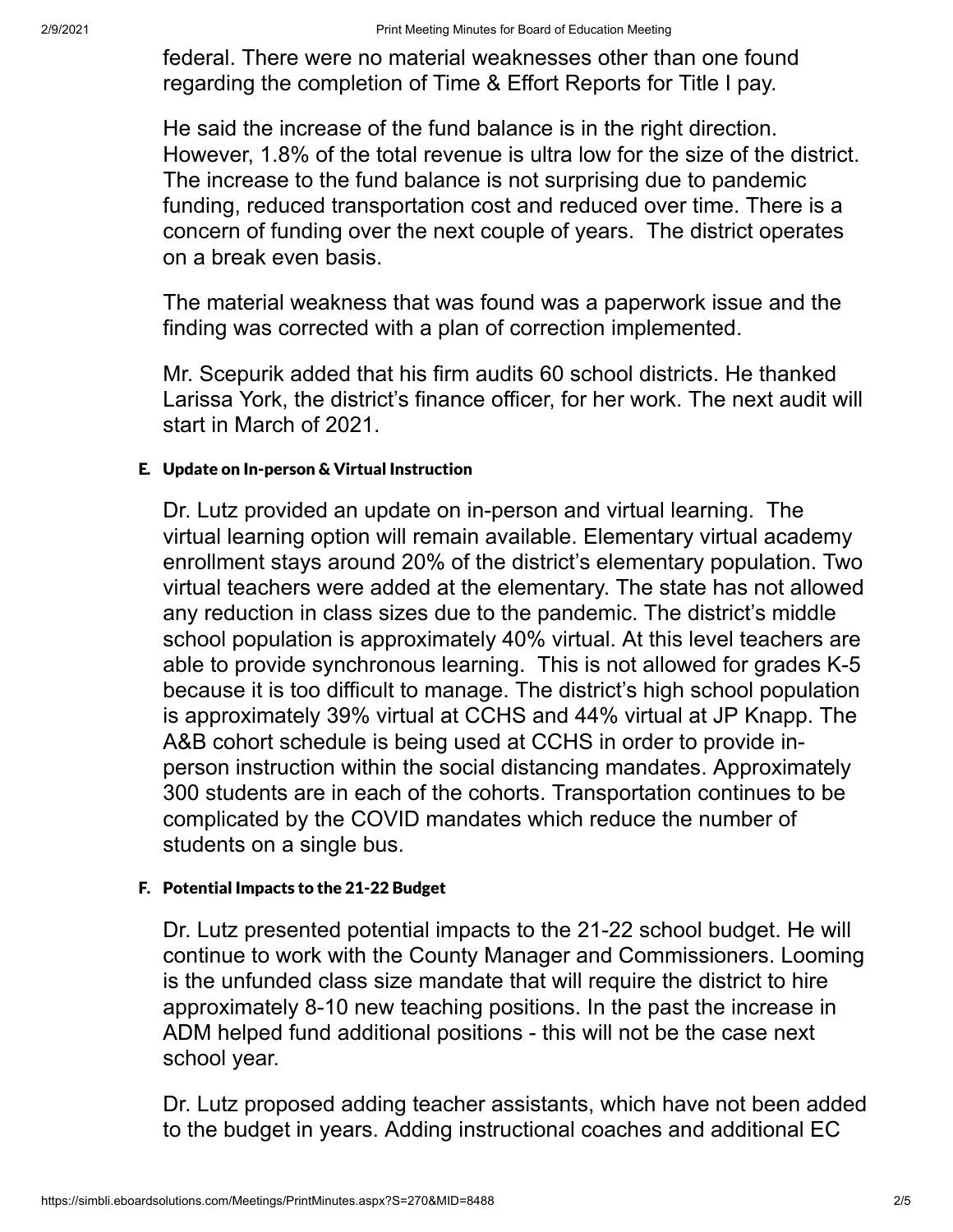positions are in the plans as well. He noted that state funding does not cover the needs for the department.

Other current impacts being absorbed by the district include the cost of specially designed education for several students and the transportation inefficiency rating which gives no accommodations for the length of the district.

It was noted that the opening of a new school will not be funded entirely by the state.

Dr. Dobney stated the \$600,000 of unfunded positions and the \$200,000 of needed EC positions will require all of the \$800,000 fund balance. Dr. Dobney asked that Bobby Hanig and other representatives be contacted. Dr. Lutz said it is his understanding that the state's class size mandate will be implemented no matter what.

The Board discussed their concerns with trying to fund the class size mandate. The Board asked that a letter be sent to representatives. Dr. Lutz said the mandate will be a hardship to the district. Janet Rose said although the district received no help in the way of funding last time, the Board and Administration should try again.

Mrs. Rose inquired about the plan for Teacher Assistants in grades 2-3 in addition to K-1. Dr. Lutz said adding TA's for grades K-1 was only a start. She also asked about a retreat with the County Commissioner. Dr. Lutz said the Commissioners will hold a retreat in February. Following the development of the district's strategic plan, a meeting with the Commissioners will be scheduled. Dr. Dobney asked about the isolated school exemption for Knotts Island Elementary. Mrs. Peters add that the ferry does not always run and the roads can be dangerous. Dr. Lutz said he would continue to work on the issue and was happy to hear that Representative Hanig was selected as a deputy House majority whip. When the General Assembly begins a new session in 2021, the position will include keeping members informed of the legislative calendar and assisting with vote-counting for bills in the committee and on the floor.

# G. Consent Agenda (Action)

Motion made by: Dwan Craft Motion seconded by: Kelly Williams Peters Voting: Unanimously Approved

- 1. Personnel Report Dated January 21, 2021
	- a. Leave Report Confidential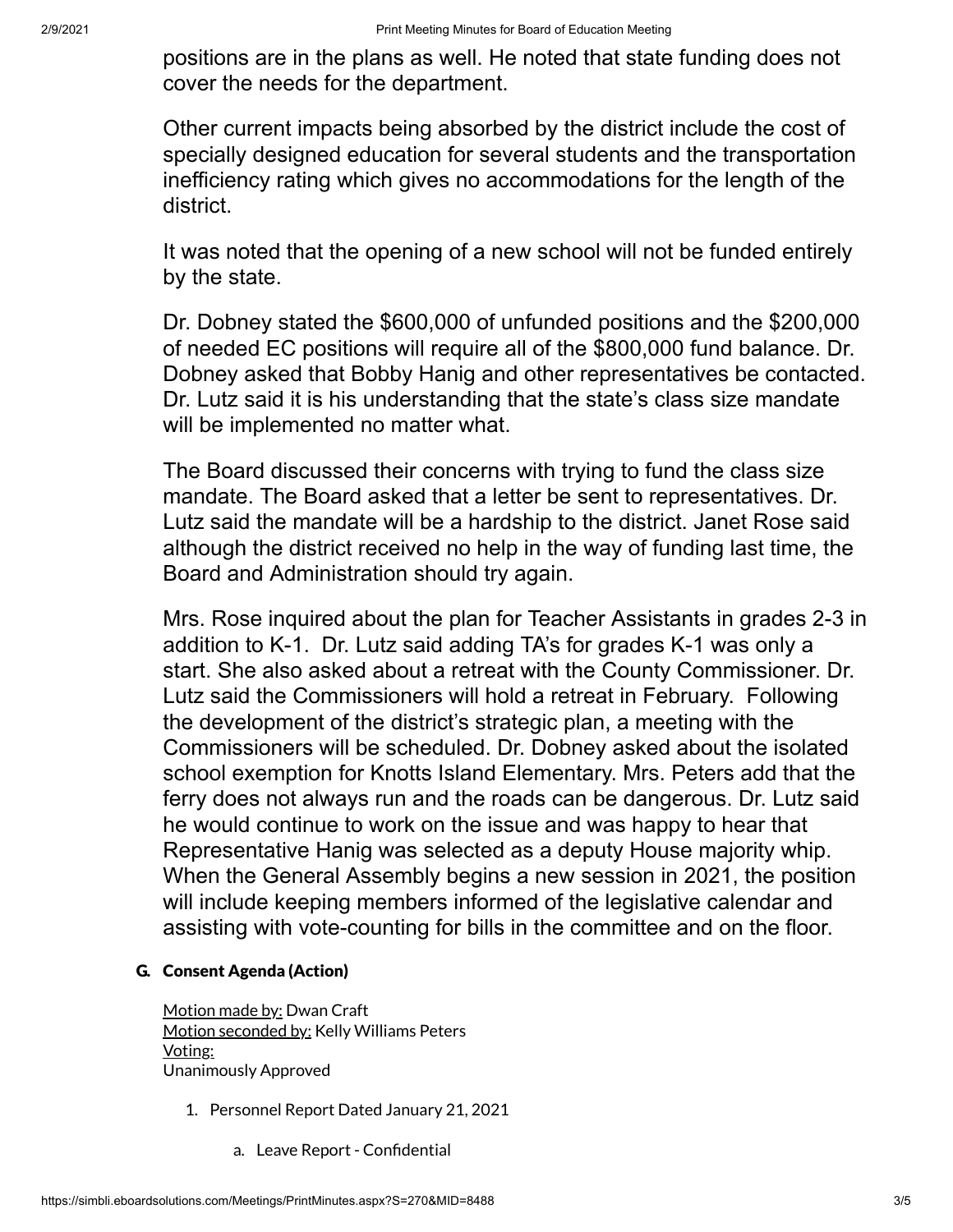- 2. Board Meeting Minutes for December 1, 2020
- 3. 2020-21 DPI Facility Needs Survey
- 4. Contracts:
	- a. Anderson Smith & Wik PLLC, Audit Contract for FY 2021
	- b. Carrier Corporation CCMS HVAC ATC Upgrade
- 5. Buildings & Grounds (Informational Only)
	- a. Request for Quotes for Modular Units
- 6. Banking Reconciliations (Informational Only)

### H. Information Items

1. Work Session - February 18, 2021- Knapp Professional Learning Center, 4:00 p.m.

2. Board of Education Meeting - February 18, 2021 - Historic Currituck County Courthouse, 6:30 p.m.

# I. Board Members & Superintendent Comments

Dr. Dobney said the Board had just interviewed 11 candidates for Student Board Member. All were very complimentary of the district's teachers. He also complemented Virginia Arrington, Administrative Services Coordinator, for her work in coordinating the vaccine clinics and helping staff get through the pandemic.

Dwan Craft also said the student candidates were very complimentary of their teachers. She is grateful to have a community of staff members that really care about students.

Kelly Peters said the student interview process was a positive experience. Parents and the community should be proud of the students. Each student was very well spoken and it's a difficult decision to only select two students. She thanked teachers for doing a wonderful job teaching during the pandemic and she understands it has been stressful to parents as well. She asked everyone to be cautious and careful not to spread the virus.

Janet Rose was appreciative of the effort that it took for the vaccine rollout. She also thanked departing teacher Kim Jackson for her years of service to CCS.

Taylor McCarthy said teachers really do have an impact and CCS teachers are close-knit. She was very excited to return to campus to see other students again and for the opportunity for in-person instruction.